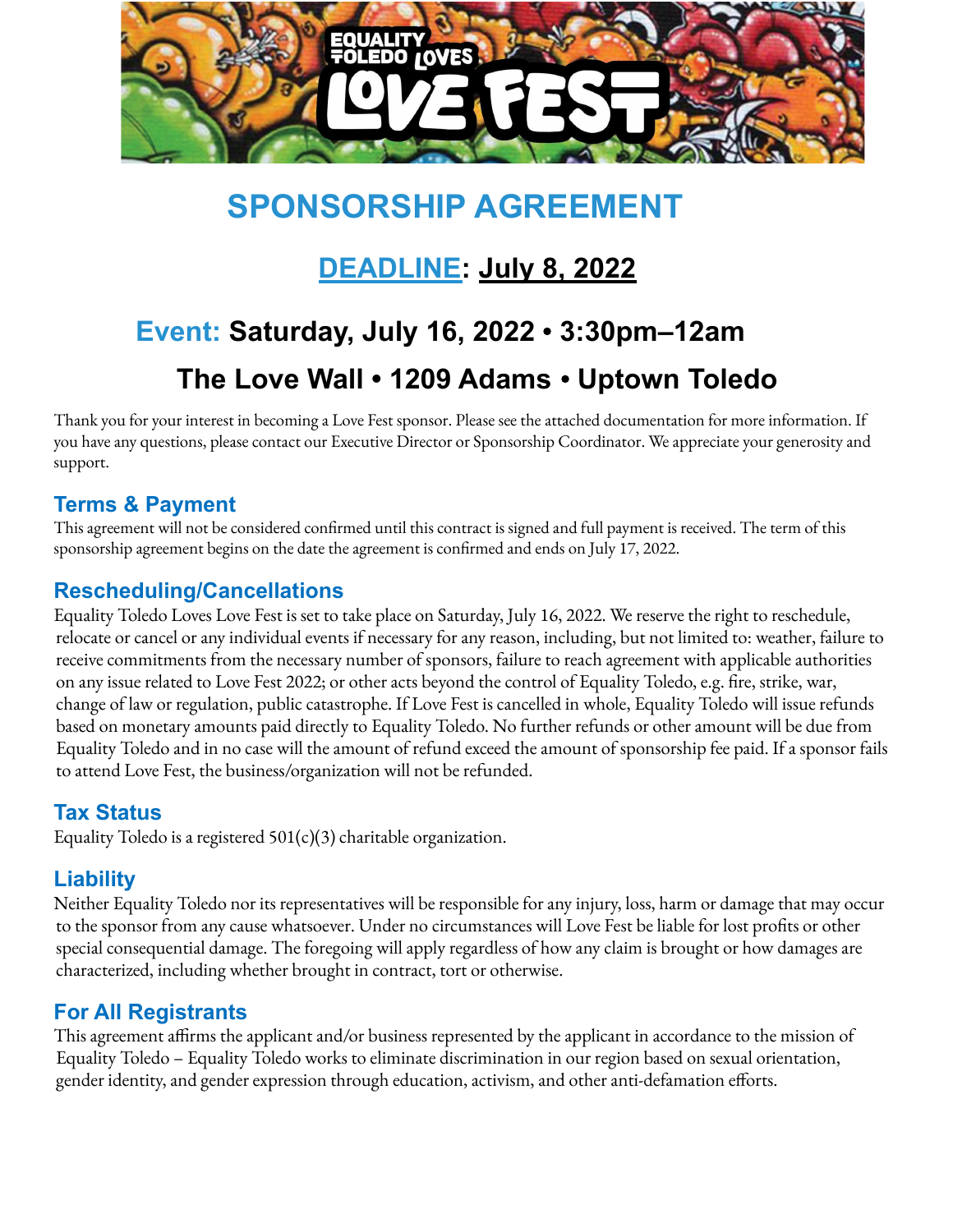# **Sponsorship Agreement**

Please print legibly.

## **Sponsorship Level**

- ❏ **Presenting Sponsor - \$2,500+** (larger logo on promo materials + name read at event + three social media mentions, 10 passes)
- ❏ **Stage Sponsor - \$1,000** (medium logo on promo materials + name read at event + one social media mention, 6 passes)
- ❏ **Supporting Sponsor - \$500** (small logo on promo materials, social media shoutout, 2 passes)
- ❏ **Contributing Sponsor - \$100** (name read at event twice)
- ❏ **Other Sponsorship Amount \$ \_\_\_\_\_\_\_\_\_\_\_\_\_\_\_\_\_\_\_\_\_\_\_\_\_\_\_\_\_**

### ❏ **In-Kind Contributions**

If you are making an in-kind donation, please list all contributions and an approximate monetary value for each. Attach additional sheets if needed: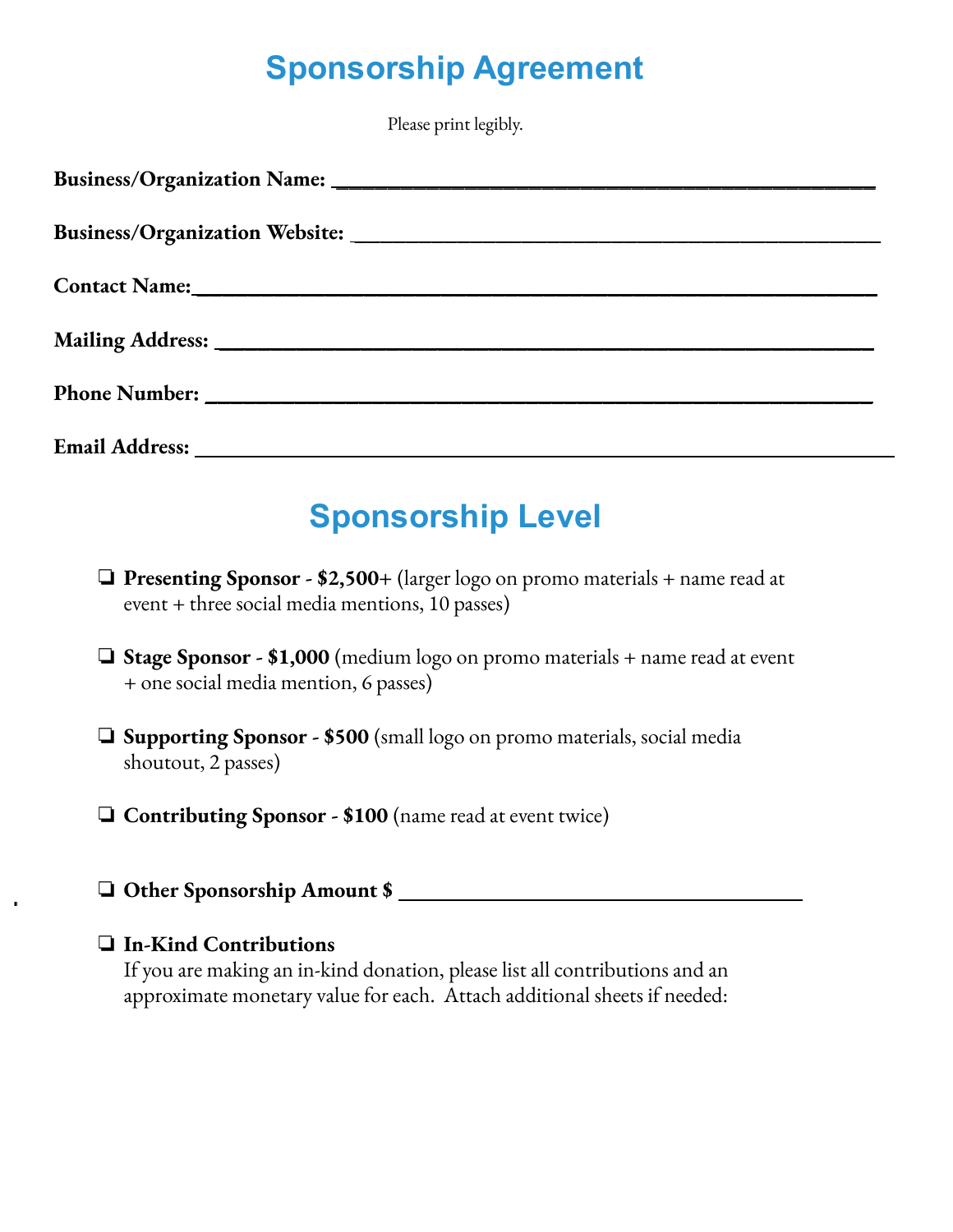## **Social Media shout-outs**

If your sponsorship level includes social media mentions, please provide us with any particular information that you would like us to include in social posts. Please limit each post to 140 characters and print legibly.

## **Logo requirements**

Please submit your company logo for use on the Equality Toledo website and/or printed marketing materials, as described in your sponsorship package. For print use, we prefer high-resolution (at least 300 dpi) or vector logos in .jpg, .pdf., .ai, or .eps formats. For web use, .jpg, .pdf, .ai, .eps, .gif, or .png files that are at least 72 dpi are best. Please send your logos to info@equalitytoledo.org.

If you have any questions about logo or graphics requirements, please contact Equality Toledo Deputy Brent Rabie at info@equalitytoledo.org